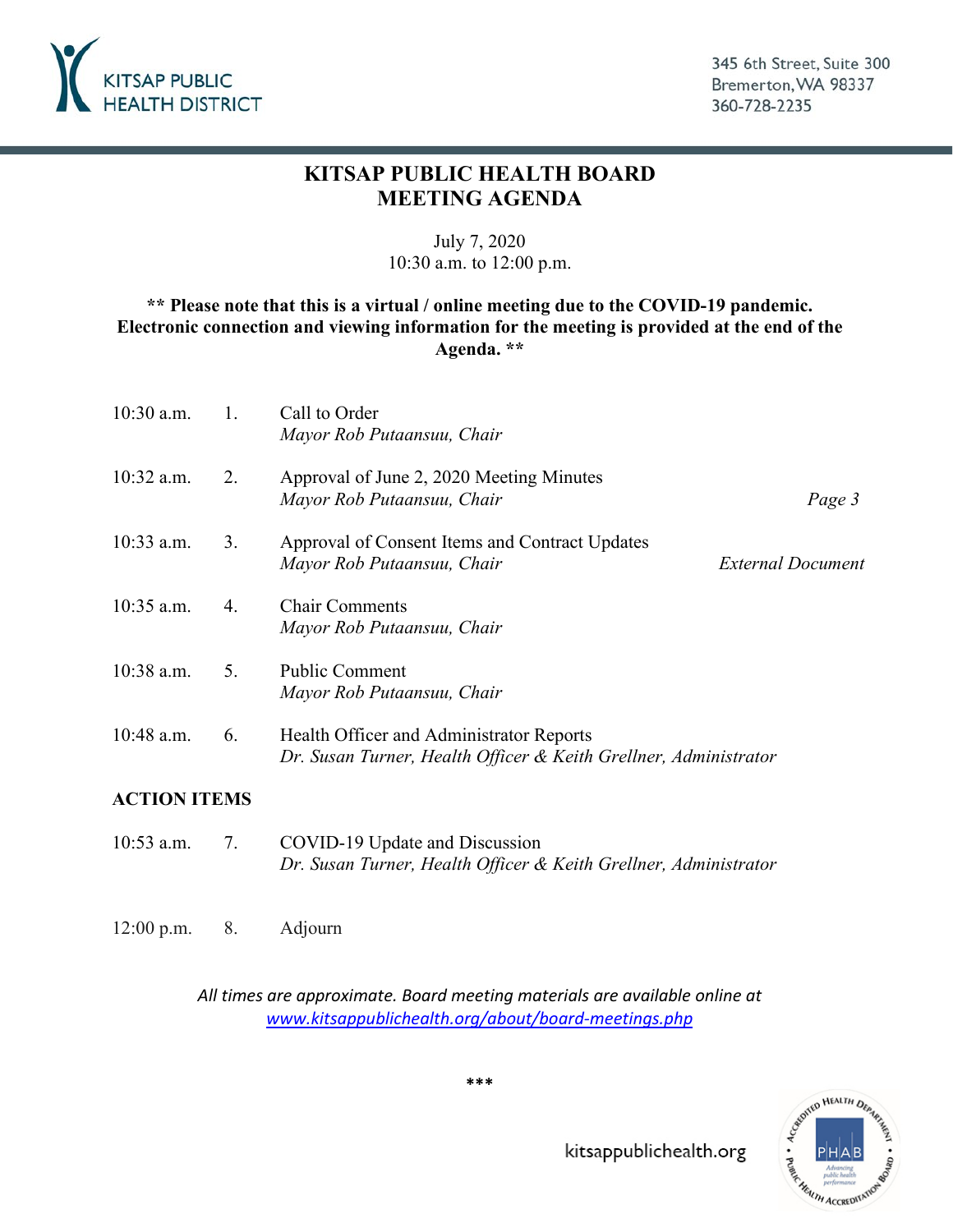Kitsap Public Health Board – Meeting Agenda (continued) July 7, 2020 Page 2

**The meeting will be broadcast live on Comcast channel 12, WAVE channel 3, the [BKAT website](https://nam11.safelinks.protection.outlook.com/?url=https%3A%2F%2Fbremerton.vod.castus.tv%2Fvod%2F%3Flive%3Dch1%26nav%3Dlive&data=02%7C01%7Ctad.sooter%40kitsappublichealth.org%7C70e46eec78d9476d7de908d812df0723%7C63ea23e1c6c043fe8754515c89aa179a%7C1%7C0%7C637280096402868918&sdata=0ZX0kqN8Hu4Jq%2BCWBIZ2C47Hna15%2Bor0269cQefRTh8%3D&reserved=0) and Facebook.**

# **Zoom Meeting Information\*\***

**Please note:** There is no physical location for this meeting. Board members and staff will all participate remotely. The public may login using a computer or call-in using a phone to listen to the meeting via Zoom. The public may submit verbal comments during the specified public comment segment if they are attending the meeting via Zoom.

We apologize, but public comment during the meeting may only be made through a Zoom connection. Written comments may be submitted prior to the meeting via regular mail or email to:

Regular Mail: Kitsap Public Health Board Attention: Executive Secretary 345 6th Street, Suite 300 Bremerton, WA 98337

Email: [keith.grellner@kitsappublichealth.org](mailto:keith.grellner@kitsappublichealth.org)

**To join the meeting online, please click the link:** <https://us02web.zoom.us/j/89085555190?pwd=WGxtYkljcVBEdWtPcFRoRm45Wkt1dz09>

**Password:** 535353

**Or join by telephone:** Dial: +1 (253) 215-8782

**Webinar ID:** 890 8555 5190

\*Zoom meeting is limited to the first 500 participants. A recording of the meeting will be made available on our website within 48 hours of the meeting.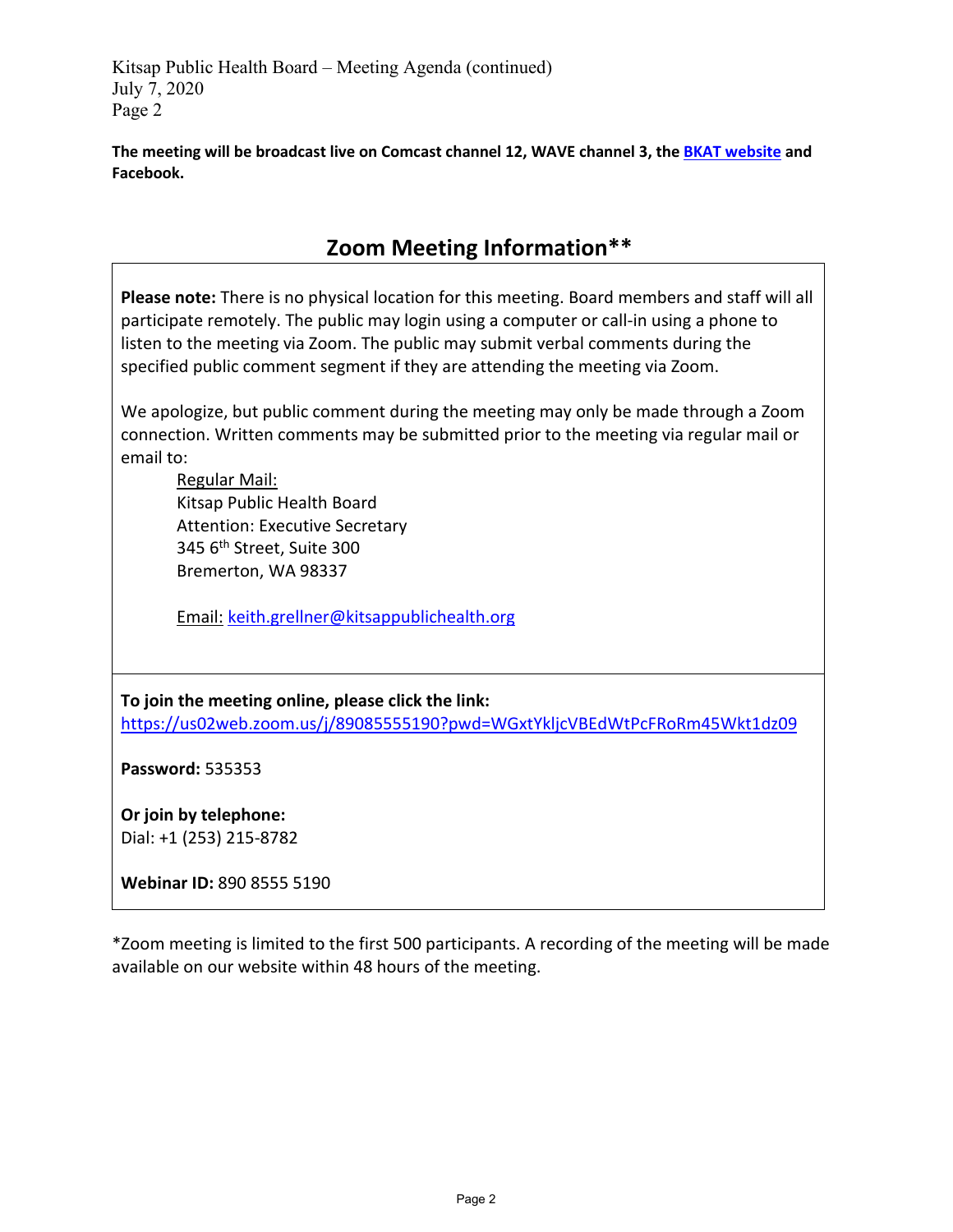### **KITSAP PUBLIC HEALTH BOARD MEETING MINUTES Regular Meeting June 2, 2020**

<span id="page-2-0"></span>The meeting was called to order by Board Chair, Mayor Rob Putaansuu at 12:31 p.m.

## **REVIEW AND APPROVE AGENDA**

There were no changes to the agenda.

#### **CHAIR COMMENTS**

Mayor Putaansuu thanked Dr. Susan Turner, Keith Grellner, John Kiess and the staff of Kitsap Public Health for their hard work during the COVID-19 pandemic, especially on the work to apply for Phase 2 variance from the Governor's "Stay Home, Stay Healthy" proclamation.

#### **BOARD MINUTES**

Commissioner Ed Wolfe moved and Commissioner Rob Gelder seconded the motion to approve the minutes for the May 5, 2020, regular meeting. The motion was approved unanimously.

#### **PUBLIC COMMENT**

Joe Mulligan said he recently moved to the area and wants to thank the Kitsap Public Health District for their hard work to keep the public informed and safe.

## **HEALTH OFFICER/ADMINISTRATOR'S REPORT**

Mr. Grellner, Administrator, thanked the Health District staff for their hard work during the COVID-19 pandemic. In his 31 years at the Health District, he has never seen the staff asked to carry this large of a workload. He thanked all 101 Health District employees for tirelessly meeting every deadline and tackling every challenge during this unprecedented time.

Dr. Turner, Health Officer, differed her comments, but will provide an update in the next agenda item.

## **COVID-19 UPDATE AND DISCUSSION**

Dr. Turner introduced John Kiess, Environmental Health Director to discuss food service establishments and long-term care facilities. She said he has done a tremendous job in his role as incident commander for COVID-19 response.

Mr. Kiess explained that the Washington State Department of Health (DOH) issued an order requiring widespread testing at long-term care facilities by the end of June. The Health District has connected with all Kitsap skilled nursing and memory care facilities to offer technical assistance and evaluate needs. He said the facilities will be receiving personal protective equipment (PPE) and test kits from the state. Additionally, he said there has been concern about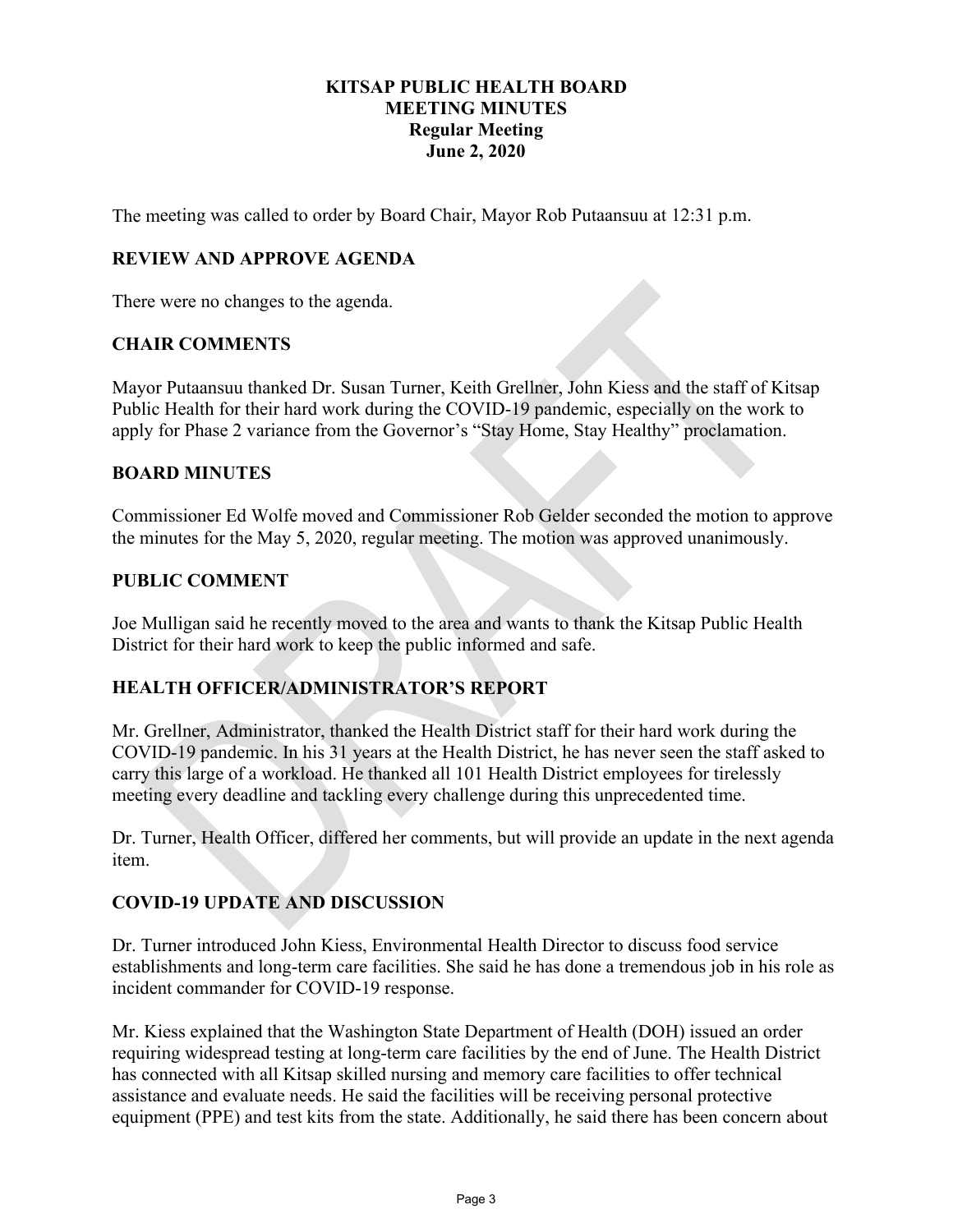Kitsap Public Health Board Regular Meeting June 2, 2020 Page 2 of 7

potential outbreak control at homeless shelters. Staff visited all seven shelters in Kitsap County and have been impressed by the precautions taken by staff to keep the facilities clean and safe. There has have been no positive COVID-19 cases in a shelter in Kitsap so far.

Mr. Kiess introduced Dayna Katula, Food and Living Environment Manager. He explained that Ms. Katula and her staff have done outreach and education to the food service establishments in the county throughout the pandemic. The Health District received a lot of feedback and concerns from restaurants about new COVID-19 requirements. The Health District conducted a survey to find out how restaurants are managing COVID-19.

Eighty-five percent (1,143) of Kitsap County food establishments completed the survey. Of the establishments that responded:

- 51% are open (with a different business model)
- 19% are temporarily closed, but plan to reopen
- 13% are open (with no change to their business model)
- 1% are permanently closed
- 16% of establishments' operations are unknown

Of the 19% of establishments that are temporarily closed due to the Governor's proclamation:

- 16% plan to reopen in Phase 2
- 14% plan to reopen in Phase 3
- 8 % plan to reopen in Phase 4
- 62% are not sure when they will reopen

Of the establishments that are open, the following have implemented Washington State Labor & Industries' safety measures to protect their staff:

- 95% are using PPE
- 98% are practicing physical distancing
- 80% are conducting employee health screening
- 100% have increased cleaning and sanitizing
- 99% have increased handwashing
- 97% have implemented an ill worker exclusion policy

When restaurants reopen without meeting all the new safety standards, Health District staff communicate with them and help them understand what they can do to meet the standards.

There were no further questions about food service establishments.

Dr. Turner reviewed the Risk Assessment Dashboard from the Health District website, which is modeled after the state dashboard. This dashboard will be updated weekly.

Commissioner Wolfe noticed an additional positive test and asked if she could share any details and if the test is related to the long-term care facility with a previous case. Dr. Turner said the new positive case was not at the long-term care facility.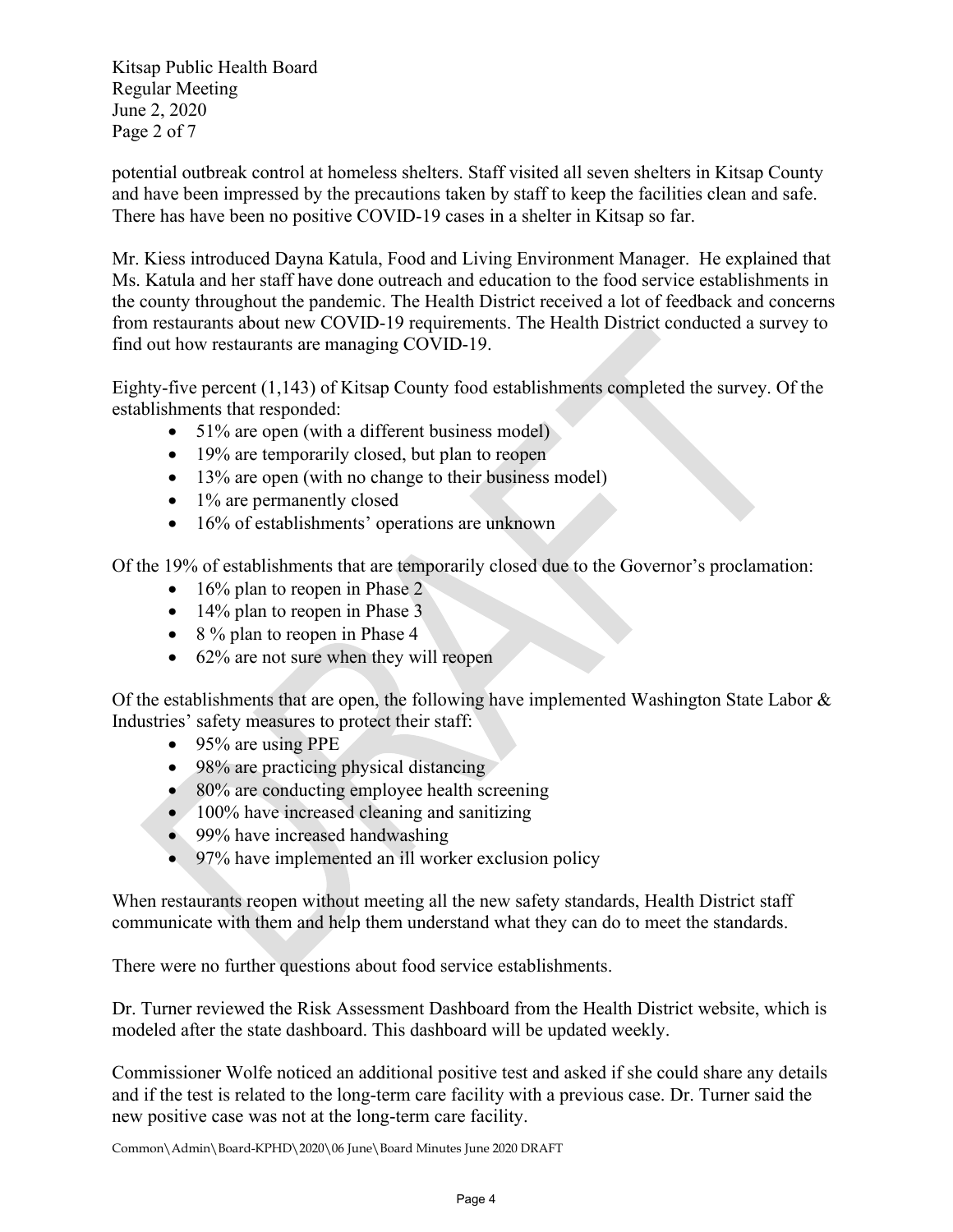Kitsap Public Health Board Regular Meeting June 2, 2020 Page 3 of 7

Commissioner Wolfe also asked, considering the possibility to apply for Phase 3, around June 18, what the breaking point is for potential outbreaks. Dr. Turner said the Health District expects to see an uptick in cases in Kitsap now that we are in Phase 2 and increased mobility.

Mayor Putaansuu said the Health District's messaging about the Phase 2 application and transition was done well and emphasized the importance of continuing this transparency of communication moving into Phase 3.

Dr. Turner shared data from the community-wide survey, which is located on the Health District website. This survey was sent out when the testing criteria was narrower, to determine how many people in the community may have had Covid-19. When compared to the population of Kitsap county, the respondents did not represent all groups in our community. About one third of respondents reported experienced symptoms. Most did not seek healthcare for their symptoms. Staff were aware that influenza was still present in our community during this time and COVIDlike symptoms could have been associated with flu. In summary, a noticeable number of individuals in Kitsap experienced symptoms consistent with COVID-19, which means we may be on the road to developing herd immunity slowly.

There were no further questions for Dr. Turner.

Mr. Grellner said he forwarded a letter to the Board earlier today from the Secretary of Health to local health boards. The letter thanked local health jurisdictions for their COVID-19 work and explained the process moving from Phase 2 to Phase 3. Additionally, he noted that draft Phase 3 application materials were just released.

Kitsap's variance to move to Phase 2 was approved May 28. The earliest Kitsap will be eligible to move from Phase 2 to Phase 3 is June 18. Each county must spend 3 weeks in each phase before becoming eligible to apply for the next phase. On June 18, the Health District will need to produce and analyze a variety of data for 2 weeks prior to submission and complete a new application. The Health District leadership team's goal is to complete the application and email it to the Board on June 18. In addition to the application contents, the following steps are required for submittal: Health Officer provides letter of recommendation to Health Board; Health Board reviews application and, if approved, submits to the Board of County Commissioners; If approved by County Commissioners, the county executive or Board of Commissioners will submit the application directly to the state.

If we are eligible to apply, public meetings of the Health Board and Commissioners will be required. He said the earliest we could hold Board meetings to approve the application is June 18. However, the current extension of the Open Public Meetings Act exemption ends on June 17. If it is not extended, this will create a challenge to hold public meetings and meet the Open Public Meetings Act to discuss and approve the application to move to Phase 3. He asked the Board members to request extension.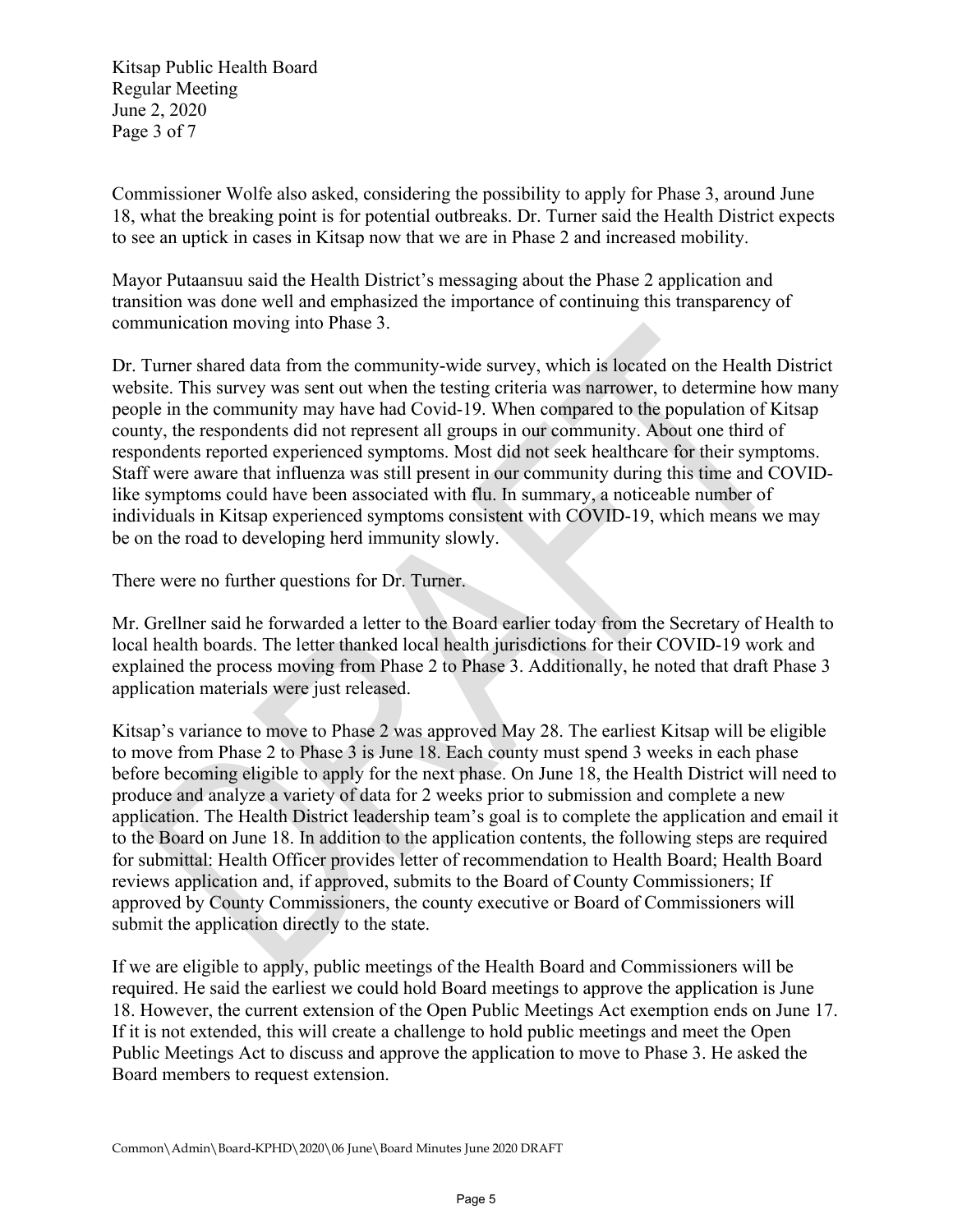Kitsap Public Health Board Regular Meeting June 2, 2020 Page 4 of 7

Commissioner Wolfe asked how many new positive cases will cause ineligibility to move to Phase 3. Dr. Turner explained that, when the Health District applied to move to phase 2, the county did not meet one of the elements of the packet yet was still approved. She said Health District staff have not seen any indication if any one element or several factors could kill the application. The target number of cases, per the application, is <25 cases per 100,000 residents over the span of 14 days. Kitsap has never come close to that threshold, but she said that number would probably halt our application, should we reach it. She explained the Health District will strive to but doesn't expect to meet every single element of the application.

Mr. Grellner added that an outbreak could push our numbers past the threshold.

Dr. Turner said the Health District will have new data available through June 13. However, she noted that the Health Board could not, in good faith, submit an application using old data if new data could significantly alter number of cases but would be excluded. She explained that the Health District won't have access to all of the data the day of submittal, which presents some challenges.

Mr. Grellner further reviewed the Phase 3 application requirements. He said the work required is normal work for the Health District, but the tight timeline creates a challenge to complete the high-level data analysis and reporting, which the state puts high priority on.

In summary, Mr. Grellner said June 18 is the earliest the county can submit the application and the earliest the boards can meet to approve. Depending on the date the Board chooses to meet, the Health District may ask board jurisdictions for help organizing an in-person meeting. He said Dr. Turner should know by the afternoon of the  $16<sup>th</sup>$  or  $17<sup>th</sup>$  if Kitsap is eligible to submit the application.

Mayor Putaansuu asked Keith to talk to legal counsel regarding the consequences of violating the OPMA or the Governor's Stay Home, Stay Healthy order. Mr. Grellner said he will seek council and report back.

Mayor Becky Erickson suggested the Health Board plan to meet June 19<sup>th</sup> to give the Health District staff time to compile the application.

If the meeting is held in person, the Board agreed to host the meeting at the Board of Commissioner's office so that both the Public Health Board and the Board of County Commissioners can meet consecutively in the same room.

Dr. Turner noted that Dr. Weisman said there may be an increase in turnaround time for application review and approval.

Commissioner Gelder directed the Board to page 6 of the Phase 3 Application Instructions addressing "returning to an earlier phase or eliminating approved activities". He said this paragraph calls out the fragility of reopening and reminded everyone to keep this in the forefront as we open businesses and participate in activities. Mr. Grellner agreed and said the Health

Common\Admin\Board-KPHD\2020\06 June\Board Minutes June 2020 DRAFT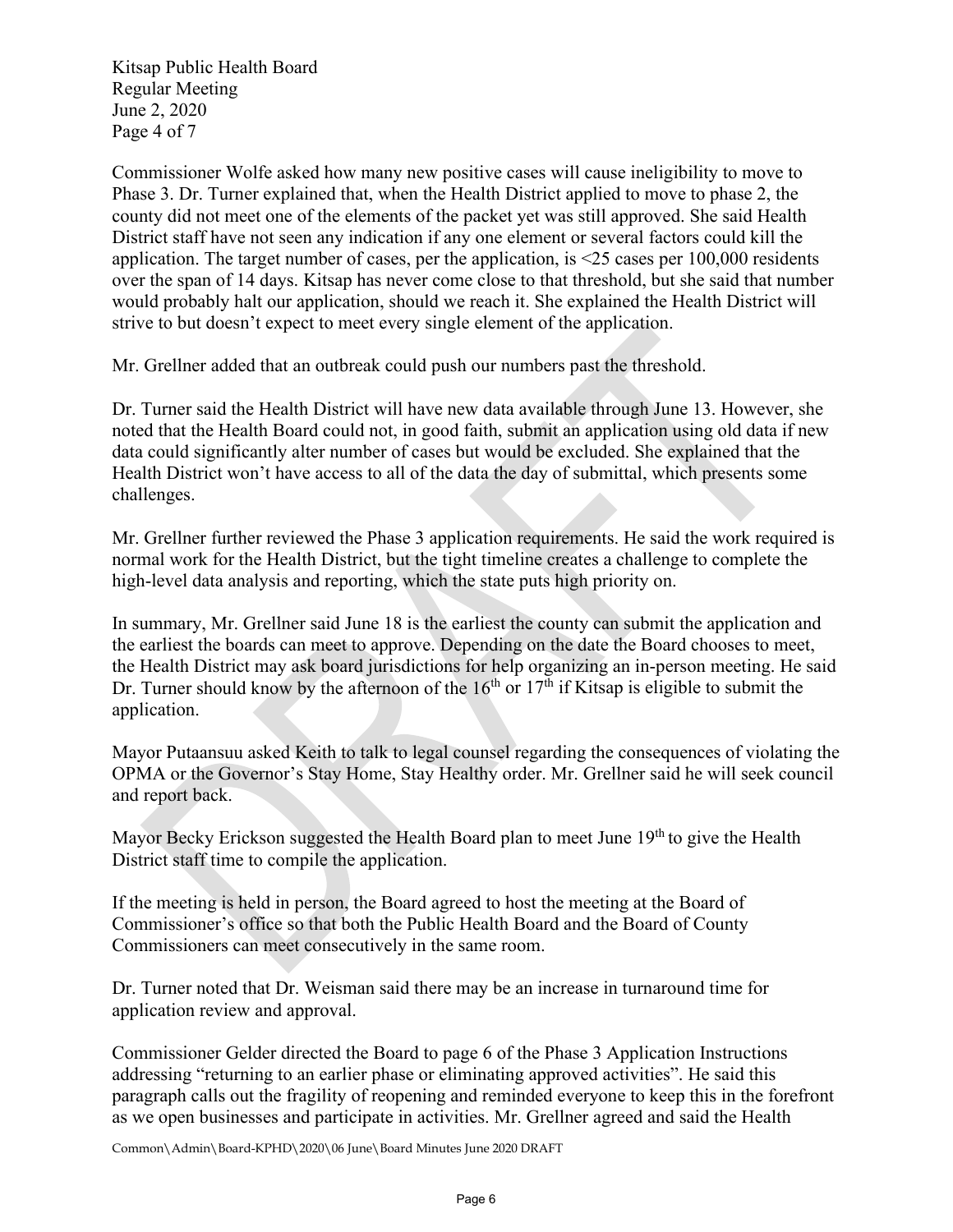Kitsap Public Health Board Regular Meeting June 2, 2020 Page 5 of 7

District can't control all the moving parts of the data staff need to report on in the application. The public will play a big part in helping to keep the numbers down.

Dr. Turner said the Health District wants people to highly prioritize staying physically distant from each other, observe closures and limitations on gathering, remember hand hygiene, carry a cloth face covering, and stay home if they are sick or at risk. She explained that a lot of thought has been put into the phased approach and businesses and individuals must remember that the county is not reopening but is slowly phasing into more activities and services. As a group, we need to create and continue new habits to keep each other safe for the foreseeable future.

Mr. Grellner said the Governor released long term guidance and information for businesses. He said everyone needs to review this guidance and prepare for the long haul. The Health District decided this plan will take about one year until Kitsap County could potentially completely reopen. He noted the normal influenza season in the fall, alongside COVID-19 will still be an issue. If there is a big change in the situation, a vaccine, or an antiviral treatment, the Health District can re-evaluate the plan.

Mayor Putaansuu asked board members to hold 9:00 a.m. on Friday June 19 on their calendars for the Health Board.

Mayor Erickson gave an example of 9/11 changing certain aspects of life, like increased airport security, indefinitely. She expects the same will happen with the pandemic. Some changes will be temporary and some will be permanent. She said this will depend on whether or not the public choose to continue habits that keep the pandemic under control.

There was no further comment.

## **EXECUTIVE SESSION PURSUANT TO RCW 42.30.110 (1)(G): DISCUSSION TO EVALUATE THE QUALIFICATIONS OF AN APPLICANT FOR PUBLIC EMPLOYMENT**

At 1:41 p.m., Mayor Putaansuu said the Board would break for executive session for approximately 10 minutes.

Mayor Putaansuu closed the executive session at 1:56 p.m.

## **EMPLOYMENT AGREEMENT BETWEEN KITSAP PUBLIC HEALTH BOARD AND NATHAN GIBSON MORROW, MD, MPH**

Upon return from executive session, Mayor Putaansuu said the Board has a draft contract with Dr. Nathan Gibson Morrow, potential Health Officer. This contract closely resembles the contract currently held by Dr. Turner, however there is no expiration date, per RCW.

Mr. Grellner said he is eager to have Dr. Morrow join the team.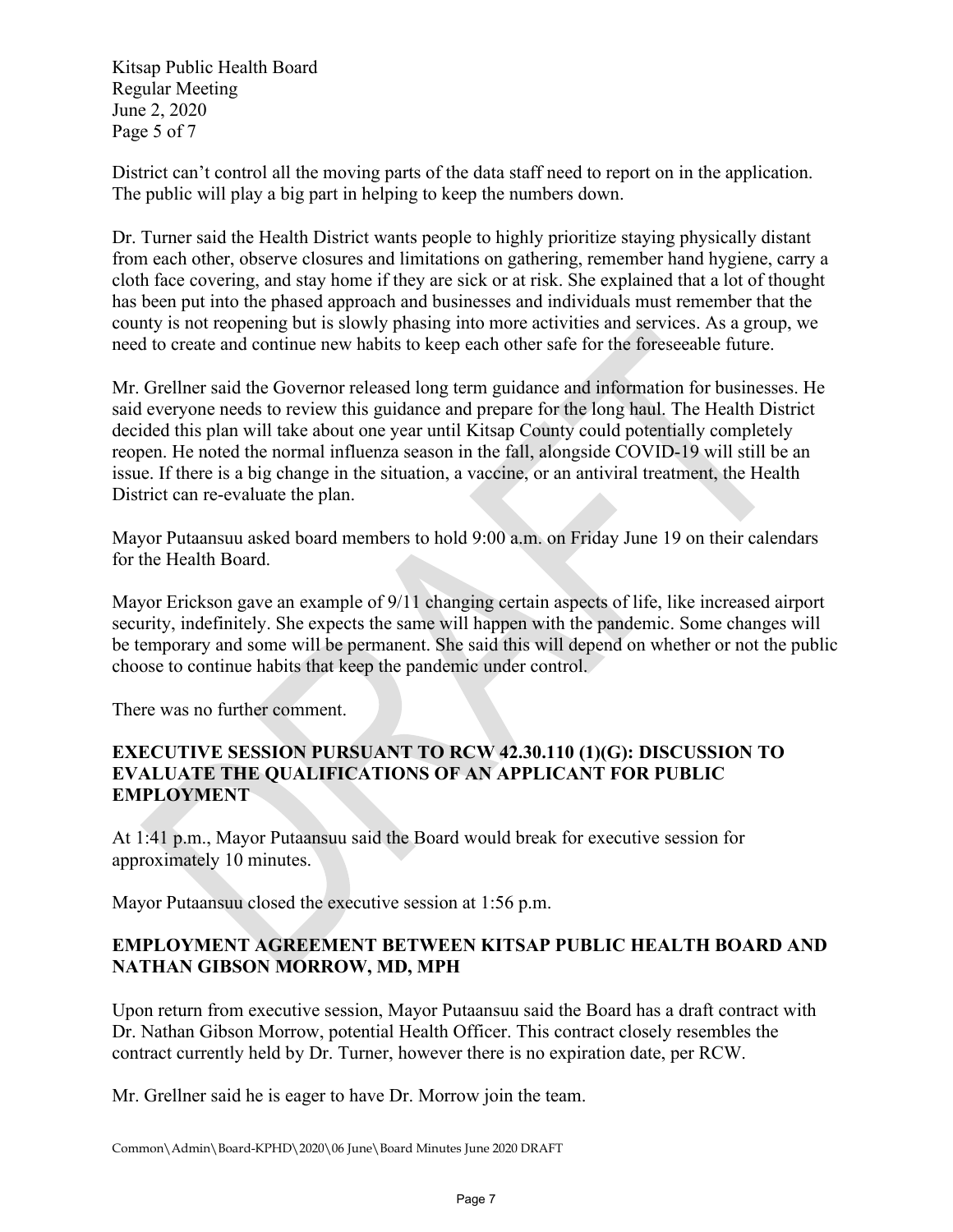Kitsap Public Health Board Regular Meeting June 2, 2020 Page 6 of 7

Mayor Erickson moved and Commissioner Gelder seconded the motion to approve the Employment Agreement Between Kitsap Public Health Board and Nathan Gibson Morrow, MD, MPH. The motion was approved unanimously.

There was no further comment.

#### **ADJOURN**

There was no further business; the meeting adjourned at 2:00 p.m.

**Robert Putaansuu Keith Grellner Kitsap Public Health Board Administrator**

**\_\_\_\_\_\_\_\_\_\_\_\_\_\_\_\_\_\_\_\_\_\_\_\_\_\_\_\_\_\_\_\_\_ \_\_\_\_\_\_\_\_\_\_\_\_\_\_\_\_\_\_\_\_\_\_\_\_\_\_\_\_\_\_\_** 

**Board Members Present:** *Mayor* Becky Erickson; *Commissioner* Charlotte Garrido; *Commissioner* Robert Gelder; *Councilmember* Kol Medina; *Mayor* Robert Putaansuu; *Mayor* Greg Wheeler; *Commissioner* Ed Wolfe.

**Board Members Absent:** *None.*

**Community Members Present:** Attached.

**Staff Present:** Ornela Abazi, *Disease Intervention Specialist, Communicable Disease;* Amy Anderson, *Public Health Educator, Public Health Emergency Preparedness and Response;* Gus Bell, *Public Health Nurse, Communicable Disease;* Angie Berger, *Administrative Assistant, Administration;* Dana Bierman, *Community Liaison, Chronic Disease Prevention;* Windie Borja, *Secretary Clerk 2, Support Services;* Kayla Crow, *Environmental Health Specialist, Drinking Water and Onsite Sewage Systems;* Ashley Duren, *Social Worker, HIV Case Management;* Deanna Eakes, *Secretary Clerk 3, Support Services;* April Fisk, *Program Coordinator, Contracts Manager, Public Records & Safety Officer, MAC, Administration;* Yolanda Fong, *Director, Community Health Division;* Anna Gonzalez, *Public Health Nurse, Communicable Disease;*  Keith Grellner, *Administrator, Administration;* Jessica Guidry; Program *Manager, Public Health Emergency Preparedness and Response;* Grant Holdcroft, *Program Manager, Pollution Identification and Correction;* Karen Holt, *Program Manager, Human Resources;* Rachel Hughes, *Senior Secretary Clerk, Support Services;* Betty Sue Jameson, *Permit Technician 1, Support Services;* Dayna Katula, *Manager, Food and Living Environment;* Lyndsey Kellum, *Community Liaison; Chronic Disease Prevention;* John Kiess, *Director, Environmental Health Division;* Nicole McNamara, *Community Liaison, Chronic Disease Prevention*; Anne Moen, *Public Health Educator, Public Health Emergency Preparedness and Response;* Megan Moore*, Community Liaison, Chronic Disease Prevention;* Carin Onarheim, *Disease Intervention Specialist, Communicable Disease;* Linda Pandino, *Accounting Assistant 2, Accounts Receivable;* Beth Phipps, *Public Health Nurse Supervisor, Communicable Disease;* Debbie Rassa, *Public Health Nurse, Communicable Disease;* Betti Ridge, *Social Worker 3, Communicable Disease;* Tad Sooter, *Communications Coordinator and Public Information* 

Common\Admin\Board-KPHD\2020\06 June\Board Minutes June 2020 DRAFT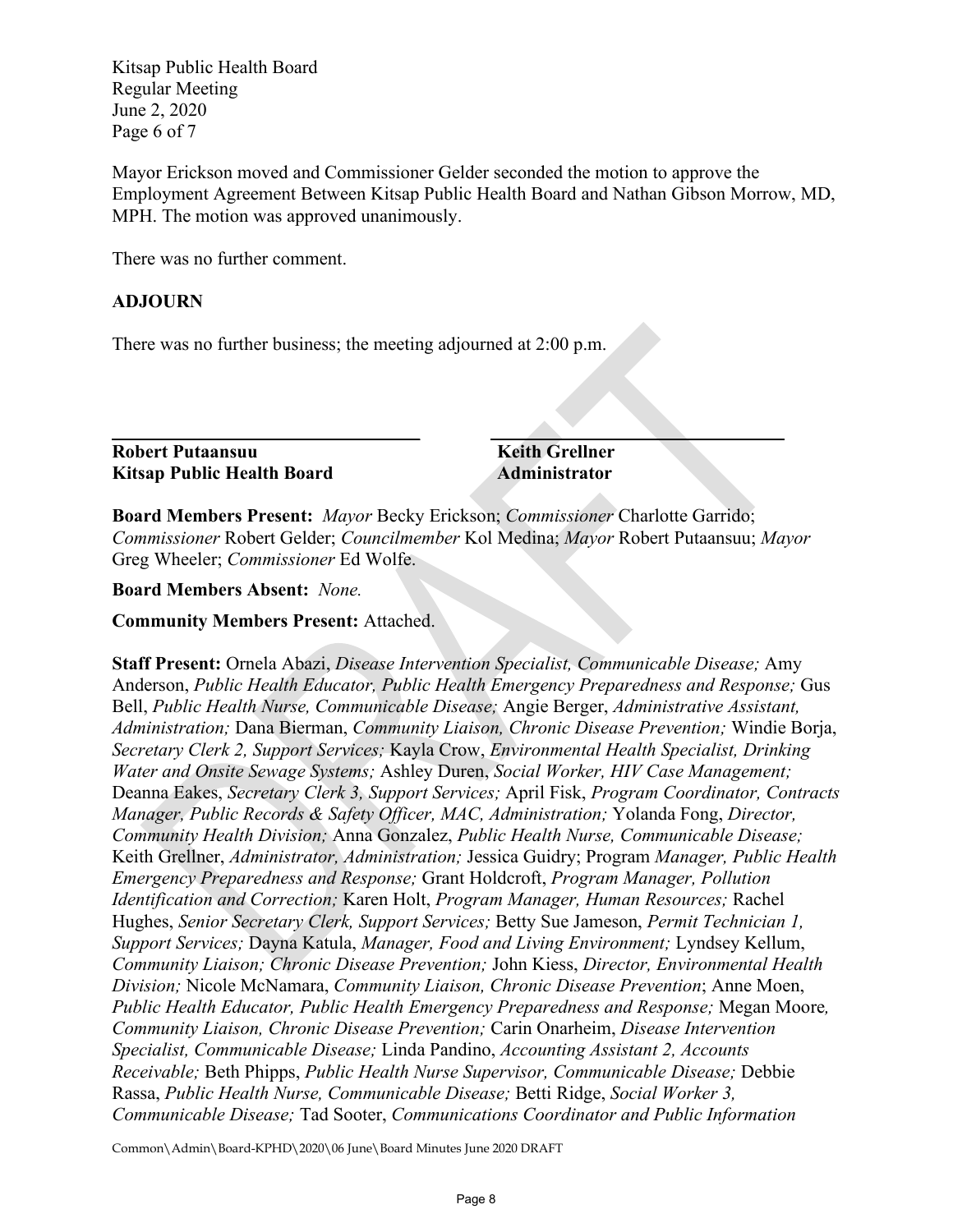Kitsap Public Health Board Regular Meeting June 2, 2020 Page 7 of 7

*Officer;* Kelsey Stedman, *Public Health Nurse, Kitsap Connect;* Denise Turner, *Senior Accounting Assistant, Payroll;* Dr. Susan Turner, *Health Officer, Administration;* Nick Ulacia, *Environmental Health Specialist, Food and Living Environment;* Layken Winchester; *Environmental Health Specialist, Food & Living Environment;* Chris Winters, *Medical Case Manager, Communicable Disease;* Layken Winchester; *Environmental Health Specialist, Food & Living Environment.*